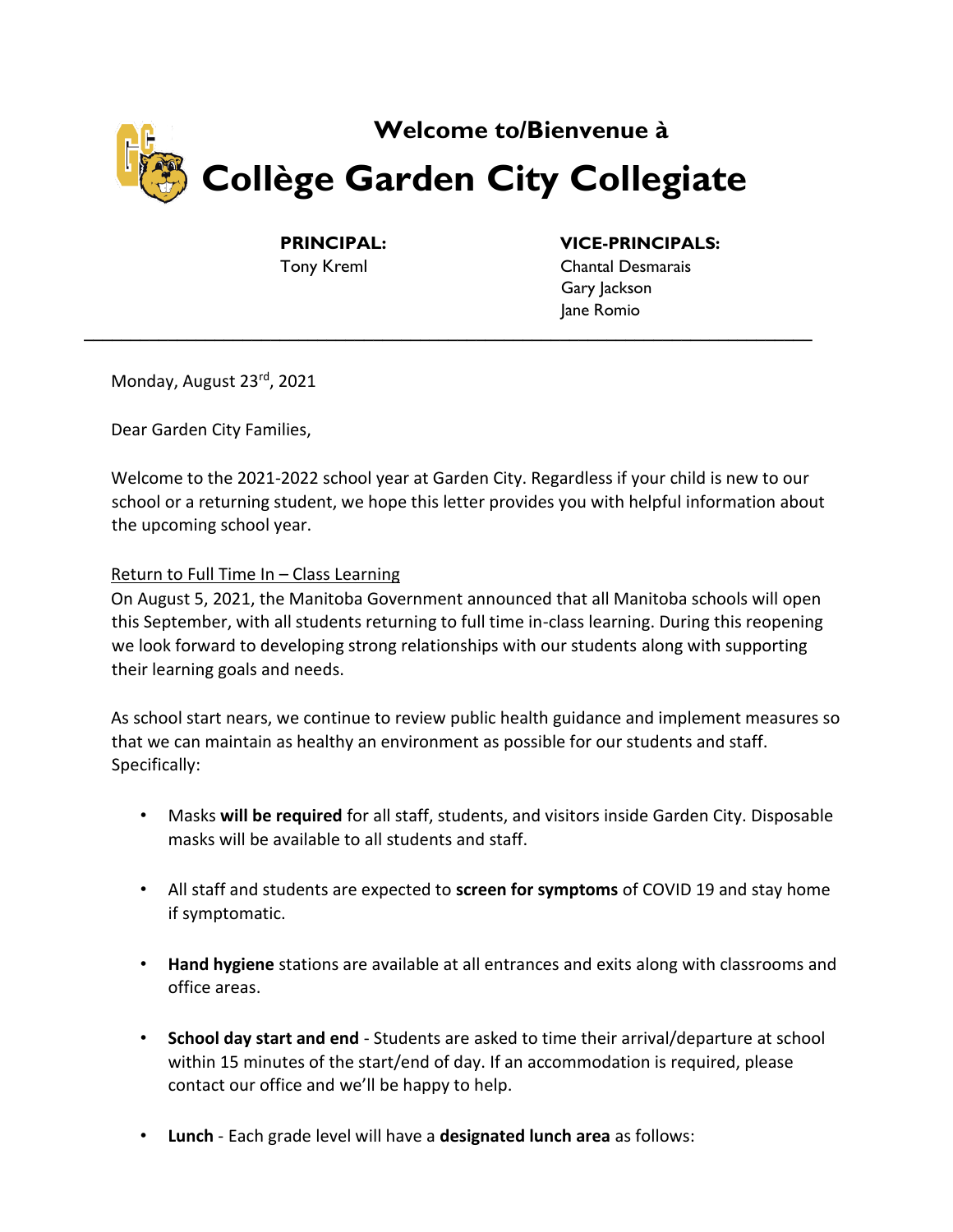o Grade 9 and 10 – Period B Classrooms  $\circ$  Grade 11 and 12 – Commons and Library

\*When possible, students are encouraged to go home for lunch and time their return with the beginning of their next class.

- **Movement** inside Garden City To manage an efficient flow of staff and students, we have installed directional arrows.
- **Cleaning and disinfecting** will focus on high touch surfaces and common areas. Washrooms will receive more intensive cleaning throughout the day.
- **Visitors** are required to make an appointment by contacting our office.

More information can be found at the following link: **Restoring Safe Schools – A Guide for Parents, Caregivers and Students** (August 2021) [Restoring Safe Services \(gov.mb.ca\)](https://news.gov.mb.ca/asset_library/en/newslinks/2021/08/K-12_GuideForParents_Aug_2021_FNL.pdf)

## Office Opening

Our main office will open on Monday, August 30<sup>th</sup> and our Administrative Assistants will be pleased to take your calls beginning at 10:30am.

# Student Timetables

All student timetables are distributed through Parent and Student Connect and are now available. If you require assistance in accessing your account, contact our office beginning Monday, August 30<sup>th</sup> at 10:30am.

Our **Parent Connect Website** can be accessed at:

<https://schoolconnect.7oaks.org/schoolconnect/parentsignone.aspx>

# Our **Student Connect Website** can be accessed at:

<https://schoolconnect.7oaks.org/schoolconnect/stuconsignon.aspx>

# Why didn't I get all the courses I requested?

Student timetables were built based on course selection in February 2021. Where one of your selections conflicted with another course, we used alternates to the best of our ability to provide a replacement course.

# Course Changes

Appointments for course changes (grades 10-12) can be scheduled at this time. Please use Parent Connect to schedule an appointment for a course change with the appropriate grade level Guidance Counsellor or Administrator. Please view this link for further information: COURSE CHANGE APPT INSTRUCTIONS (1).pdf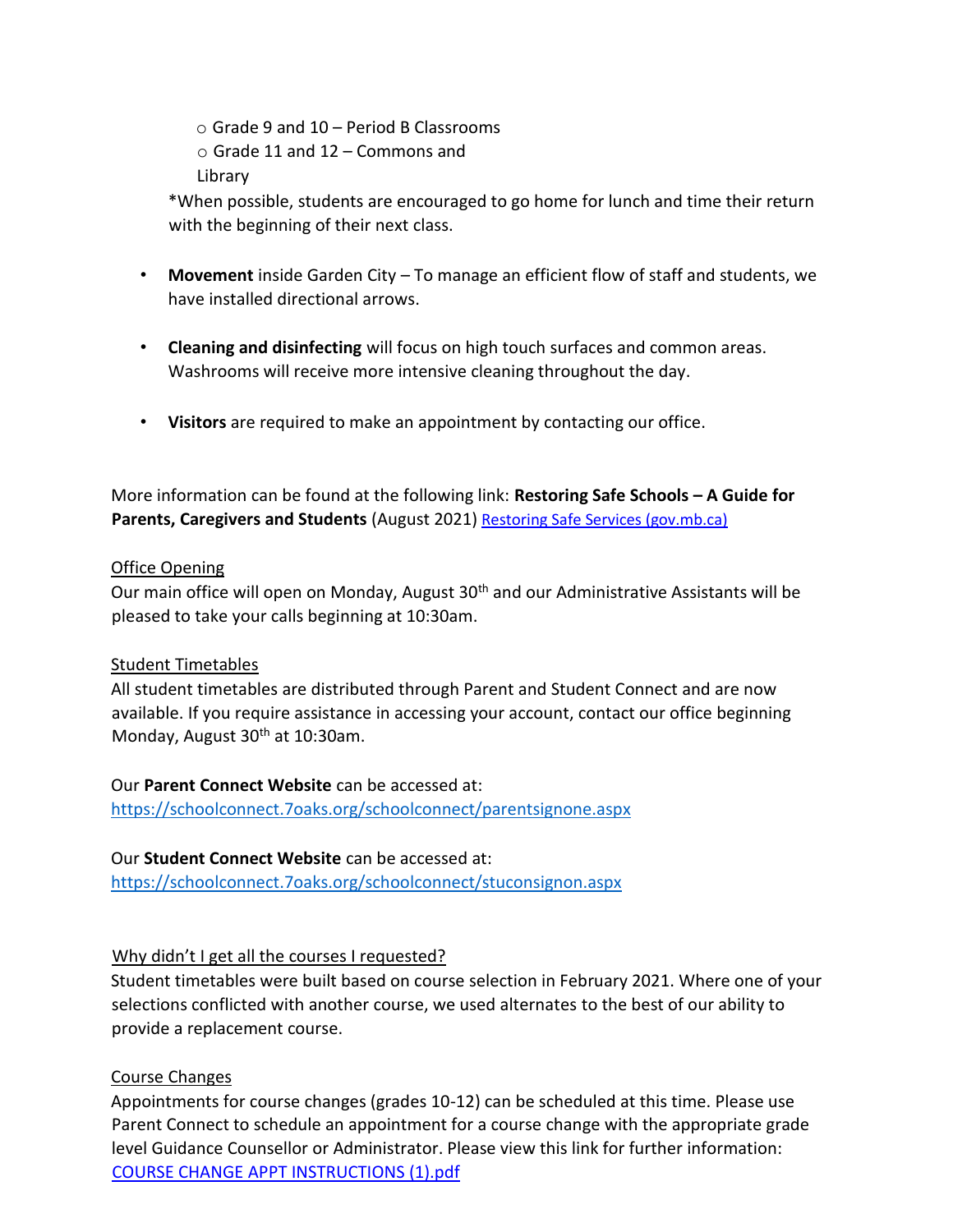All appointments will be conducted via phone at the date and time of your choosing. If you need assistance to schedule an appointment through Parent Connect please contact our office on Monday, August 30<sup>th</sup>.

## Grade 9 Timetables

Unless there is an exceptional circumstance, there are no course changes available for grade 9 students. If you require further assistance in this matter please contact our grade 9 Counsellor, Mrs. Arruda.

## What should I bring to school the first day?

You will need to bring a binder, paper, and pen. Teachers will inform you of materials needed during the first week of school.

## Student Pick Up and Drop Off

To ensure **everyone's safety**, we ask that all families drop-off and pick-up their children at a reasonable distance (minimum two blocks) from the school's parking lots and bus drop off zones. Entering the staff parking lot and bus drop off zones creates traffic congestion that not only interferes with our bussing schedules but endangers people's safety. Your cooperation on this matter is greatly appreciated.

# First Day of School

# **Wednesday, September 8th – Grade 9 Orientation Day. Grade 9 only.**

8:45am – 2:30pm

Our grade 9 orientation day is intended to help students transition to their new school. Students report to Advocacy class at 8:45am to meet their Advocacy Teacher and receive a plan and support for the day.

### **Wednesday, September 8th** – **Students new to Garden City Orientation**

**Day** 1pm – 2pm in our library.

Garden City Guidance Counsellors will host a session to assist with the transition to Garden City.

## **Thursday, September 9th – All grades attend.**

8:45am – 3:30pm All students report to Advocacy class at 8:45am. Advocacy teachers will share relevant beginning of year information to ensure a good start to the school year.

### New and Returning Staff

We are excited to welcome the following **new and returning staff** for the 2021-2022 school year!

Chantal Desmarais – Administration Laura Fostey – English Foods and Nutrition Lisa Hocking – French Immersion Humanities Amy Komus – English Humanities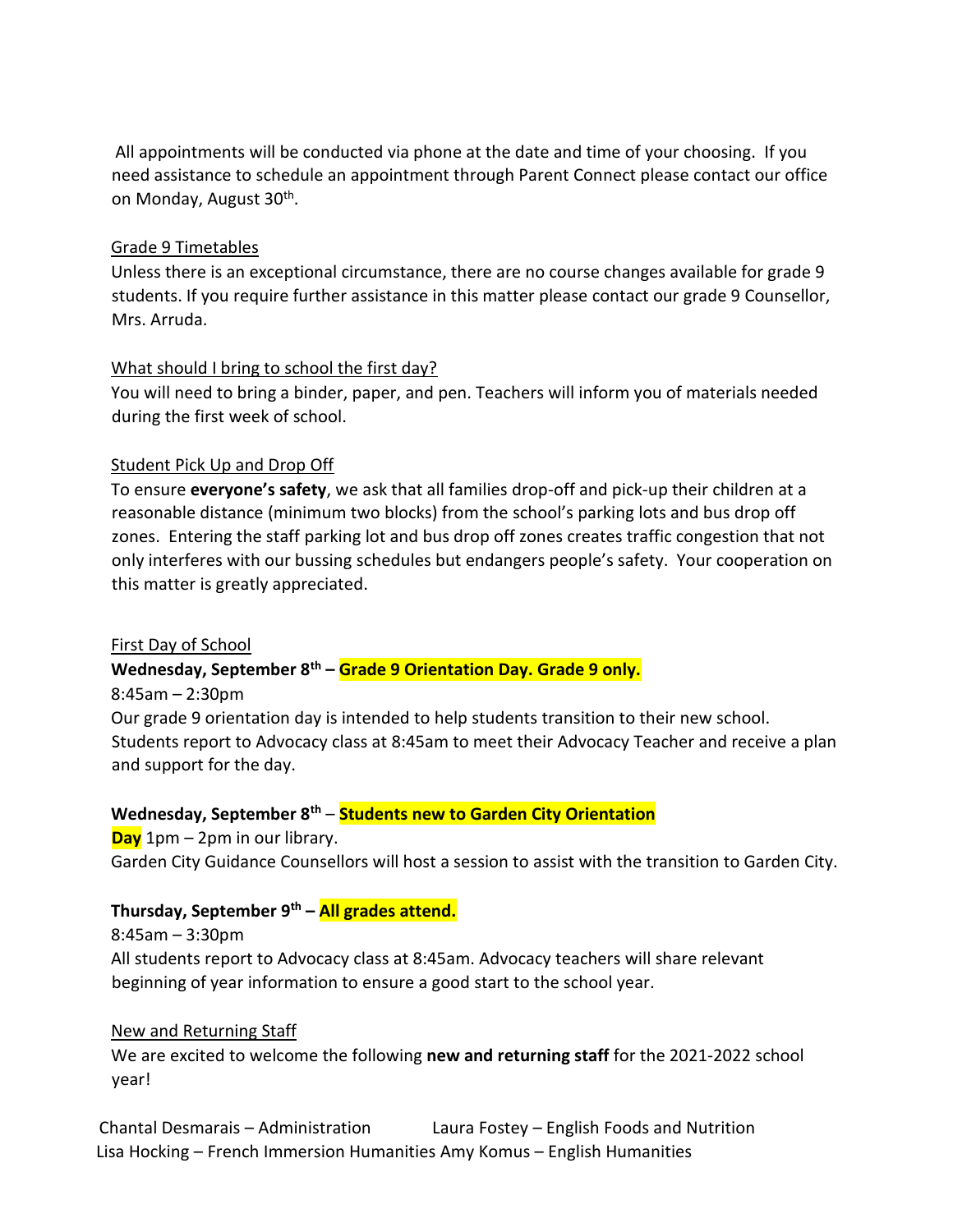Anita Prawdzik – English Business Education Uma Sharma – English Language Arts Taylor Smith – French Immersion Humanities

#### **Some Helpful Facts…**

Every student in the school has an **Advocacy Teacher** who will be with them for the duration of their time at Collège Garden City Collegiate. This means that regardless of the course changes that your child will experience from term to term, the relationship that your child and their advocacy teacher will develop from Grade 9 through 12 is uniquely meaningful and a valuable source of support over time.

Your child will receive a **report card** four times a year – November, February, April and June. Report cards are posted on Parent Connect and Student Connect rather than being mailed out to families. If, however, you would prefer to obtain a hardcopy, please speak with our Administrative Assistants in the office. Additionally, teachers contact students' legal guardians regularly throughout the year to discuss issues related to attendance and/or academic success. We strongly encourage all legal guardians to phone or email their children's' teachers with any questions or concerns as they arise.

**SCHOOL MESSENGER** is our automated telephone system that will inform you about your child's unexcused absences and to communicate important information to families. If you have called the school to report your child's absence, you will not receive the automated phone call. Your child's attendance can be viewed on Parent Connect.

**SCHOOL AGENDA** - Our agenda is available at the APP Store. Search My School Day developed by Honeygarlic Software

#### **WHO IS MY GUIDANCE COUNSELLOR AND AMINISTRATION CONTACT?**

Grade 9 Counsellor – Lina Arruda Grade 9 Administrator – Chantal Desmarais Grade 10 Counsellor – Renata Gawlik Grade 10 Administrator – Gary Jackson Grade 11 Counsellor – Mike Peterson Grade 11 Administrator – Tony Kreml Grade 12 Counsellor – Judy Forbes Grade 12 Administrator – Jane Romio

#### **What to look for on your timetable:**

 Grade 9 & 10 students should not have any spares; Your Advocacy class should be listed in the bottom row; You should have all of your core courses scheduled.

#### **What are your core courses?**

English Grade 9: ELA, SST, MAT, SCI, PED (two half courses)